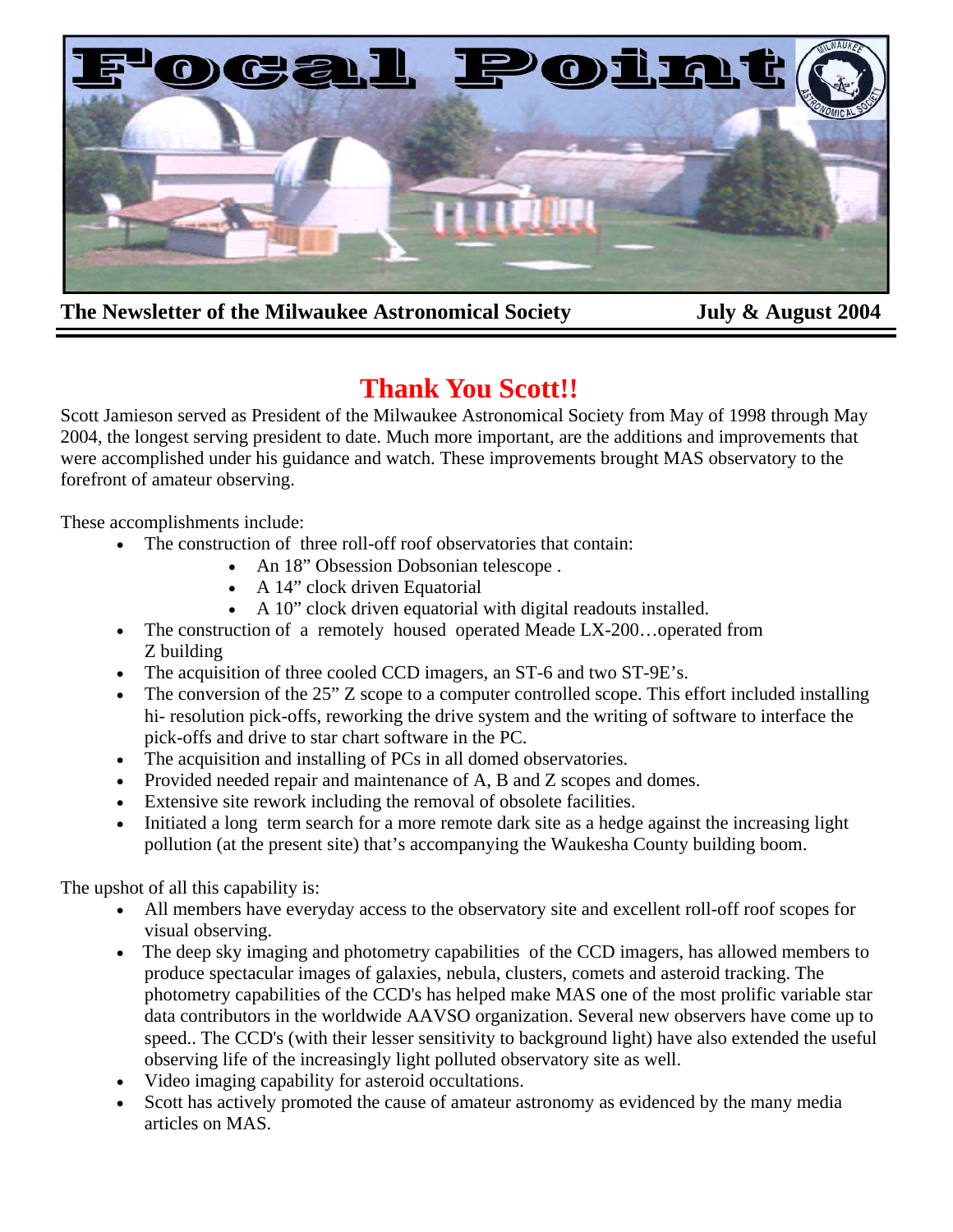- The observing activity at MAS has risen significantly.
- Planning and searches for future dark observing sites has been initiated

No, Scott didn't do this all by himself. He provided the leadership to plan and do the upgrade, and a willing Observatory Director, Board, and cadre of hard working members made it happen. He did, however, spend hundreds of hours of his own time working on MAS facilities as well. In his spare time, Scott has also built two different domed observatories in his back yard. He built a Cookbook 245 digital camera and also designed and built several personal telescopes before settling on an LX-200 and a ST-9 imager for his own use. However, last seen, Scott was converting a home built 15 inch, F4.7 Dobsonian to a fork mounted equatorial complete with motors and pickoffs that will be computer controlled.

In design circles, Scott would be dubbed an Engineer's "Engineer"…a guy who defines the problem, comes up with a good solution, implements it.....then constantly tries to improve on it. As an example, he once replaced the large ring holding the secondary mirror of the 25" Z Catadiotropic scope with a homemade ring containing his own ST-9 CCD in place of the secondary mirror. It converted the scope to a super fast 25" f/3 camera! The resulting images of several galaxies were spectacular. In his spare time he has also done considerable variable star observing, imaging asteroid occultations, comets and other deep space objects of interest..

The above list, as a sampler of activities under Scott's watch, is impressive.

**THANK YOU** Scott for all your efforts on behalf of MAS. We also thank Scott's wife Barbara, for her patience and support. There's no doubt that Scott will continue to be a productive member of the club.

### **MAS Picnic**

.

by Vern Hoag

With summer here, don't forget to mark your calendar for the annual MAS picnic on Saturday July  $17<sup>th</sup>$ . Starting time is around 4:00. Canopies are always setup so come out rain or shine. Grilled food, desert, soda and beer will be served all compliments of the MAS. We always get some great door prizes from some very generous companies, so get your name entered. As always you must be present to win. Come out see what's new, who's new, and have a great time. Visiting with old friends, making new ones, and observing at night. What a great way to spend a Saturday night.

## **Observatory Open House**

August  $13<sup>th</sup>$  is the next scheduled Open House at the observatory. The general public is cordially invited to attend a presentation about the Moon and Occultations. After the lecture, the various scopes will be available to observe the splendors of the sky. Spread the word to family and friends.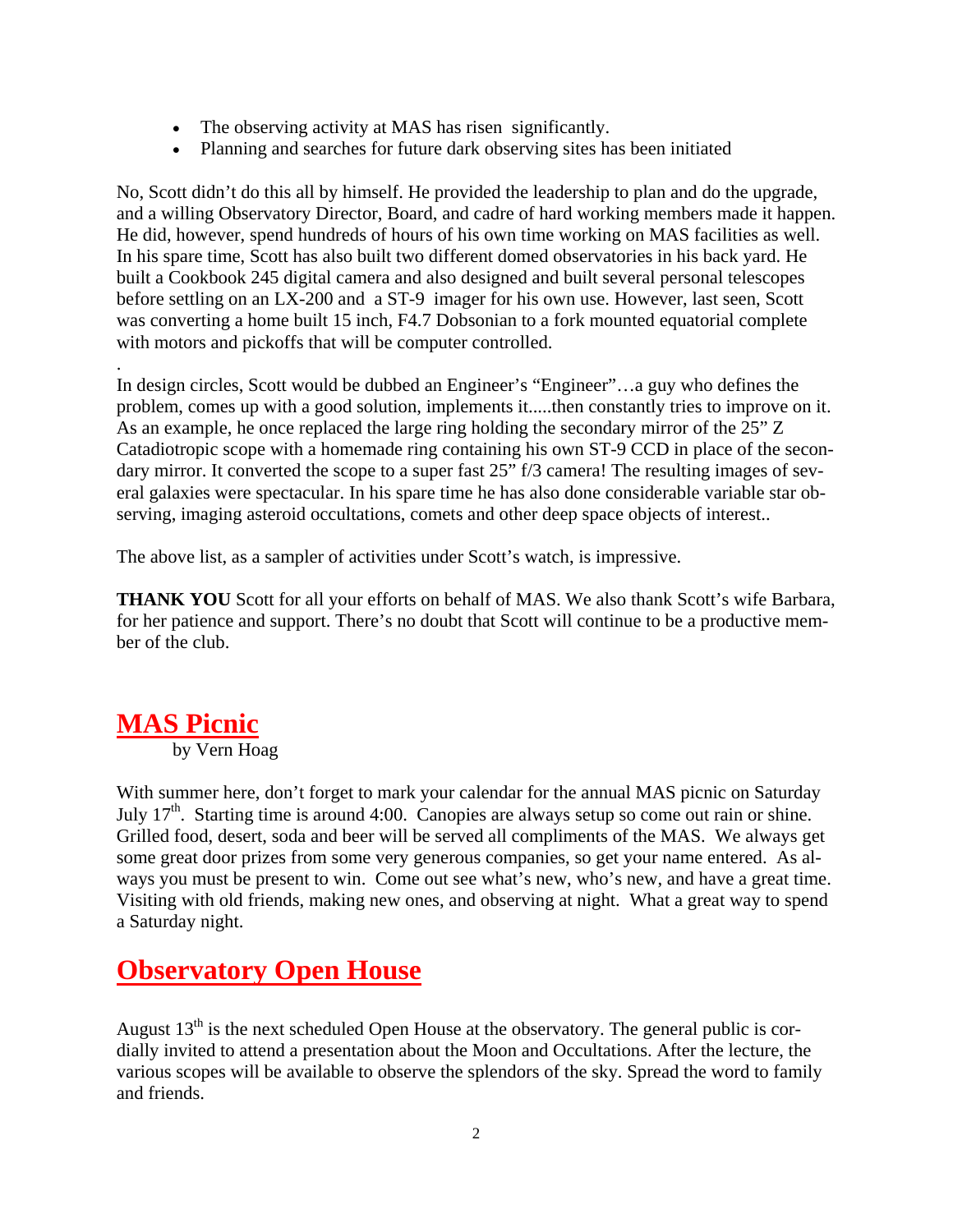### **THE NEWBIE NOOK**

By Steve Diesso

 The term "Newbie" does not refer to new club members, but to all members who are new to the hobby of amateur astronomy. Do not consider it an insult. Even the most experienced amateur was a Newbie once. Having been a practicing amateur astronomer for over 20 years, it is easy to forget that new amateurs exist and need encouragement from their more experienced brethren. So I decided to write this column for them, the Newbie's. By joining the Milwaukee Astronomical Society (MAS), you already have an interest in astronomy. The goal of this column is to help expand that interest.

 This column will discuss a wide-range of topics that will help guide the new astronomer to a greater understanding of the evening sky. We'll cover the constellations, lunar and planetary observing, and locating and observing deep-sky objects (nebulae, clusters and galaxies). Some information covered in this column will require a telescope, some will not. But you don't need to purchase a telescope right away. Remember, as a member of the MAS, telescopes are available to you any Saturday evening for FREE and we have some loaner telescopes that can be borrowed as well. Most columns will cover objects that can be viewed with the naked eye or with just a pair of binoculars.

 Since this is the first column, I want to discuss the Recommended Equipment that the new amateur astronomer should acquire.

**Binoculars**: One of the first questions that Newbies ask experienced amateur astronomers is "What kind of telescope should I buy?" The answer to that one is simple. "Don't buy one yet!!" There are a variety of telescopes and each one suites different observing purposes. Use the club's telescopes and get a good feel for what kind of observing you would like to do. But I will provide one alternative to that question. One of the best instruments for the beginning amateur astronomer to purchase would be a good pair of binoculars.



Binoculars are a great product to purchase. Not only can they

be used for astronomy, but are also useful for other hobbies. They are a great way to watch the Bucks and Brewer games from the upper deck, and are also good for bird watching. Look for a good quality pair of binoculars. But, shop around. Prices vary. When choosing binoculars there are a few features to consider. Binocular sizes are expressed with two numbers: 7x35, 10x50, etc. The first number is the magnification/power of the pair. The second is the size in millimeters of the width/aperture of the front lenses. For astronomy, an aperture of 50mm is perfect. A 7x50 model easily allows for it to be hand-held. But I would recommend a 10x50, although you might have to use a tripod to allow steady viewing. Also, purchase ones with Porro-Prisms to flip an upside-down image right-side up. Be prepared to invest at least \$100 for a good pair. That may be expensive, but, with the proper care, they will last you a lifetime!!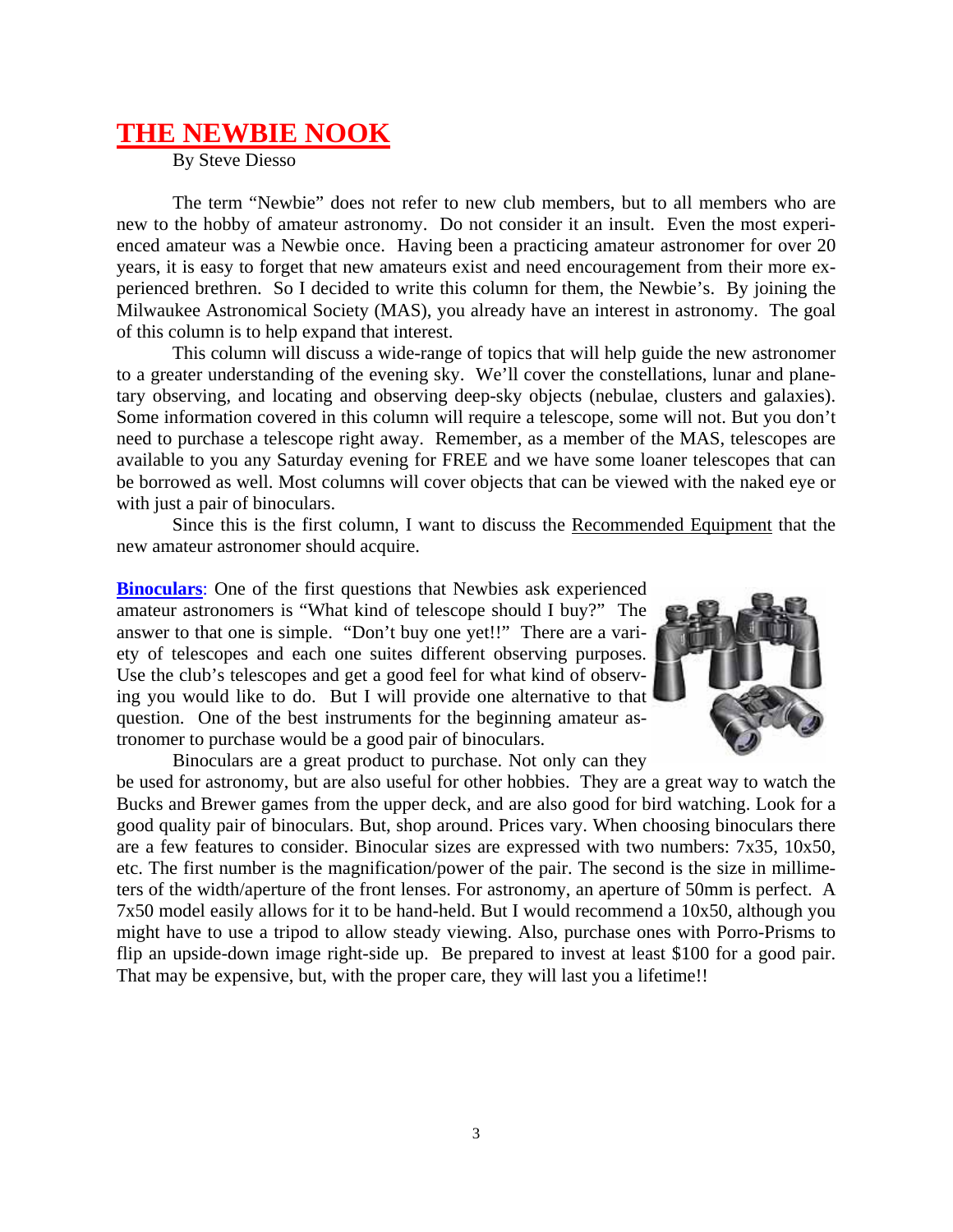**Star Charts**: One of the most important tools for the budding amateur is a good star chart. Once again, there are many to choose from. But, be sure the maps are easy to use, show entire constellations, and plot stars down to  $6<sup>th</sup>$  magnitude. The Astronomy section of your local commercial or university bookstore will have a few to choose from. The charts should also show some of the brighter deep-sky objects as well. No recommendations here. But remember, any star chart is better than none at all!!

**Moon Charts**: Most experienced amateur astronomers seem to bypass the moon. In fact, we even try to plan our observing sessions during the times that the moon is not in the sky. But, most amateurs became interested in Astronomy when they saw the moon through a telescope. I enjoy looking at the moon, and a good moon chart makes it even more enjoyable. It is a great way to hone your observing skills, especially when you successfully identify features that are shown on the chart. Again, check out the bookstores. Preferably, you would like moon charts that show binocular and telescopic objects.

**A Red Flashlight**: Having great charts are useful, but to be able to see them in the dark can be an issue. You can use a flashlight, but shining a bright white light at a chart will cause the pupil of your eye to undilate or close. It takes your eyes about 20 minutes to fully dilate, allowing the maximum amount of light to reach your retina. One blast of white light, and it will take another 20 minutes for your eyes to adapt again. To avoid this problem, purchase a small flashlight and

paint the plastic shield covering the bulb red. Enamel paint or red nail polish will do just fine.

 Since this column is designed for the new amateur astronomer, I can use some suggestions. Why don't you drop me a line and let me know what topics you would like this column to cover. I may not get to the topic right away, but I'll try to cover it eventually. Send an email to me at diessos@yahoo.com. Hope to see you at the next meeting, and of course any clear Saturday night!!!

Clear Skies!!

# **Editor's Note**

by Jerry Bialozynski

On Page 9 of this newsletter you will find an ad for the **Prairie Skies Star Party** at Camp Shaw-Waw-Nas-See, near Kankakee IL. If anyone would like to attend or just wants more information, send a request for info to me at focalpoint@bialozynski.com. I have a 9 page document, in pdf format, that is full of information with maps.





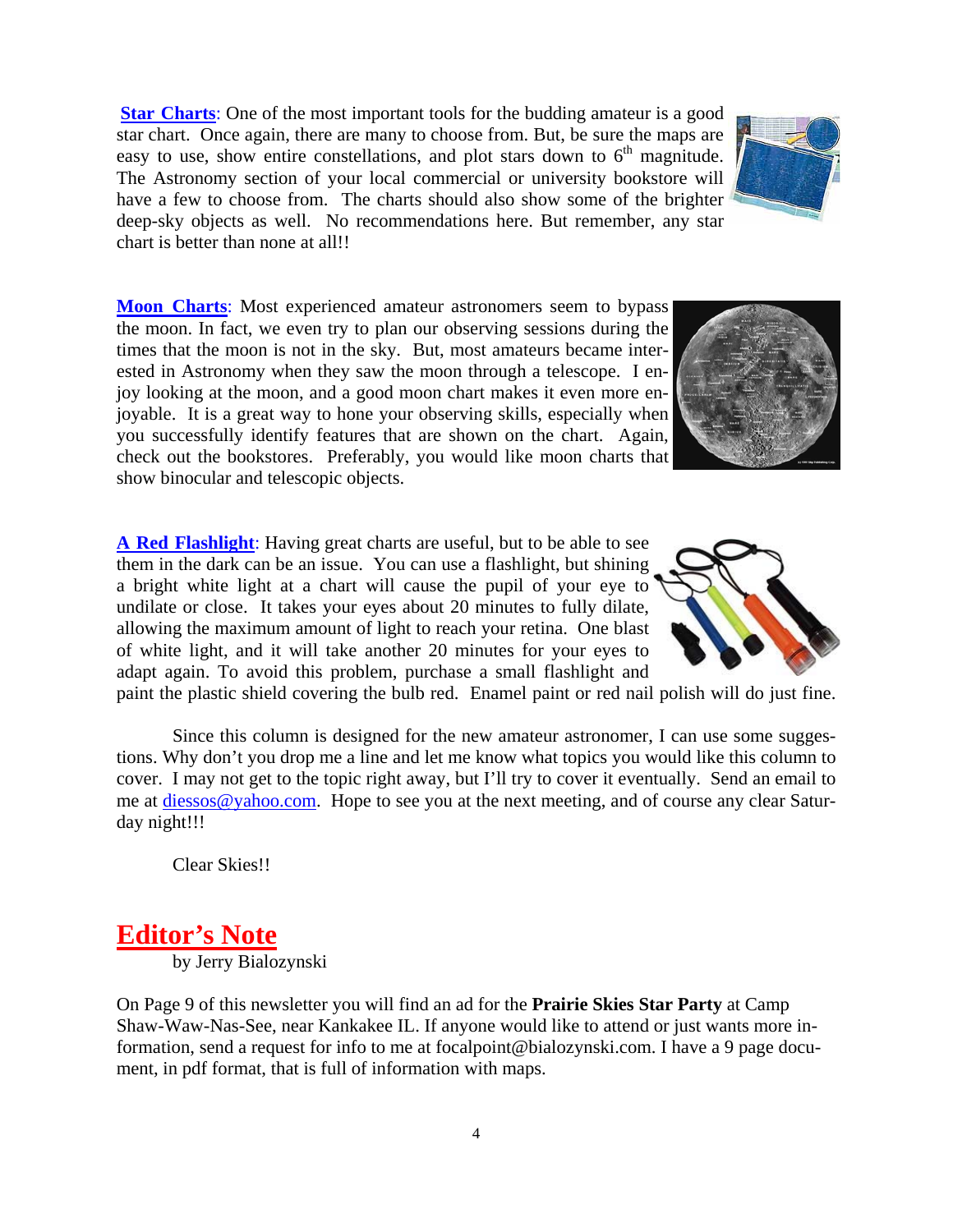#### comer to lunar observing. I have established a manual for frequently asked ques-**DAVID O. DARLING 416 WILSON STREET SUN PRAIRIE, WISCONSIN 53590-2114 USA** many books on lunar observing that have **(608) 837-6054** http://www.ltpresearch.org/ **LUNAR TRANSIENT PHENOMENA RESEARCH PROGRAM**

 $20MeV$ 30 May 2004

Dear Sir:

I am sending this letter to inform you for the need for lunar observers. They are needed to participate in a global effort to monitor the Moon for Lunar Transient Phenomena. Lunar Transient Phenomena is short lived changes detected on the Moon and can consist of glows, flashes, darkening of lunar features and red and blue color phenomena. My goal is to coordinate and combine the talents and efforts of the professional and amateur astronomical community from around the world to monitor the Moon during upcoming spacecraft missions to the Moon. This concerted effort will be to assist all observers who choose to participate with the latest information about lunar transient phenomena and the latest information on reported events. There will also be coordinated observing programs to examine the behavior of historical lunar transient phenomena sites under similar lighting conditions.

This L. T. P. Research web site will also be an effective tool for observers with similar interests to communicate with each other concerning their own study of this phenomena and to present ideas on other lunar topics by utilizing the Internet and email as a cost effective conduit.

The primary function though is to attempt to establish a world wide network of observers that can be contacted when a lunar transient phenomena event takes place. Due to cost involved the use of Internet can be extremely effective and allow almost immediate notification to observers all over the world. Also being part of this network will help people learn of other observers within their region who also share an interest in this phenomena.

I have had the pleasure of establishing and running two major ground based operations in coordination with the Clementine mission and the Lunar Prospector mission. With both of these programs I had about 150 observers in many different countries participate with great success. What I did not have was a WEB Site to allow more interaction with the observers and have the ability to post the latest information about recently observed phenomena. The information about these two mission is located on my web page under Past Ground Based Observing Programs.

It is generally expected that observers participating with this program would have a background in lunar observing. This is very helpful but should not discourage the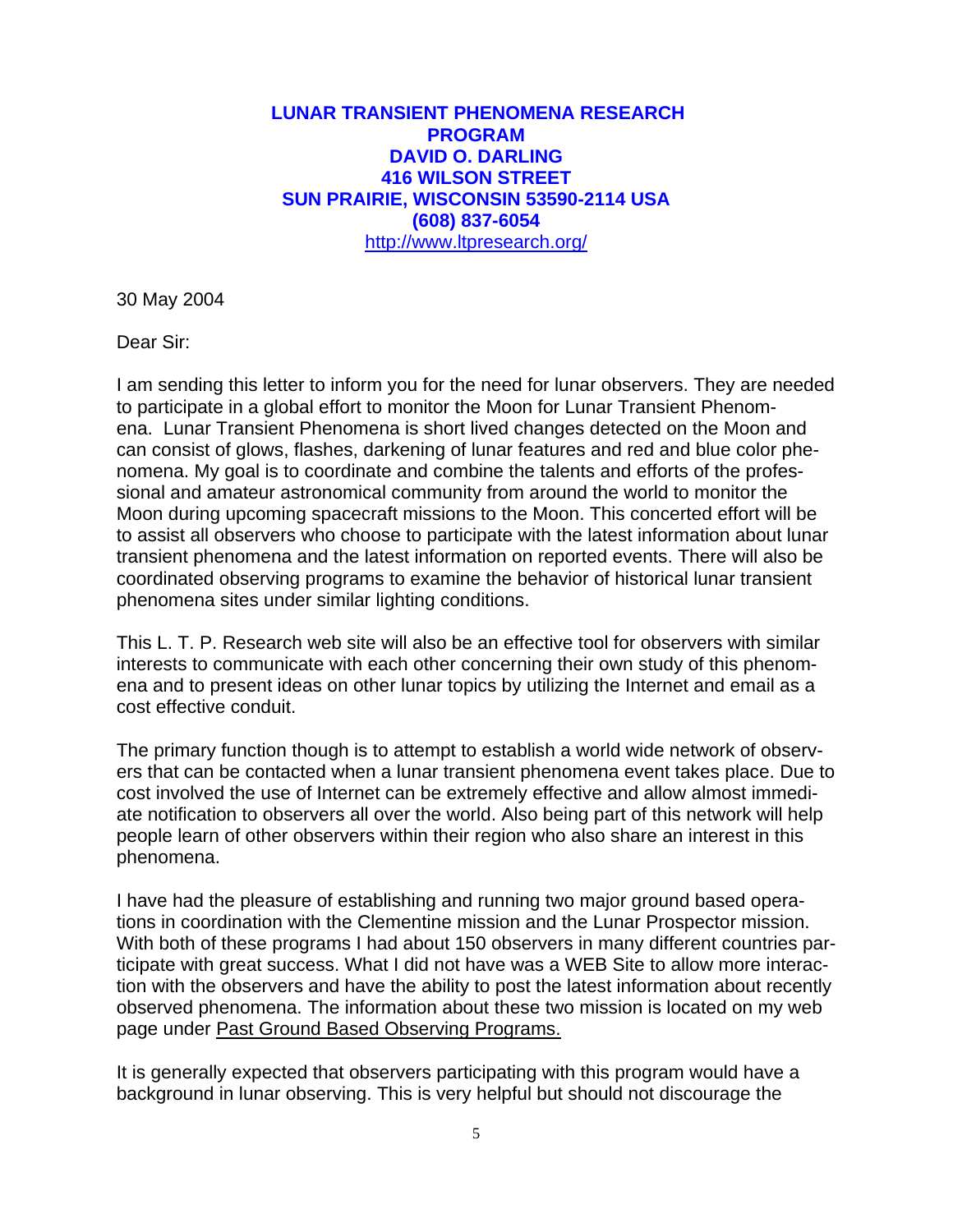newcomer to lunar observing. I have established a manual for frequently asked questions about how to observe and document lunar transient phenomena. Also there are many books on lunar observing that have been published that will assists the observer in a better understanding of this subject.

You are probably wondering what is this going to cost you. In the form of money nothing. I require no dues or fees for your participation. I only require that you observe, document, and submit observations. The time commitment to the program is up to you. There are generally four levels of participation. The first level is to just monitor the Moon whenever out observing and if you detect something unusual you submit a report and if possible activate the lunar transient phenomena network to attempt to get a confirmation. The second level is to systematically observe selected features on the Moon monitoring them for any changes or abnormal appearance. The third level is to participate in coordinated observing sessions of a specific lunar feature, recording and documenting what is observed during that observing window and submitting your reports to be evaluated and analyzed. The fourth level would be to monitor the Moon during a space mission to the Moon. Presently there are no missions at the Moon. The Lunar Prospector was the last and the observations from that have been posted on my web page under Past Ground Based Observing Programs. Future missions on the drawing table are the Smart 1 by the European Space Agency, planned arrival to the Moon in December 2004, and the Lunar A to be launched in 2004 or 2005 by the Japanese Space Agency. Both of these missions I have contacted the Principle Investigator and they have endorsed our participation by monitoring the Moon during their time in orbit around the Moon. The third mission called Lunarsat will happen in 2005 and is by the European Space Agency. The fourth mission on the table is again by the Japanese and is called Selene and expected to launch in 2004 or 2005. There is also a private company called Trans Orbital which is planning a Moon shot to conduct live video and high resolution imaging of the lunar surface, December 2004. This mission will only last for three months. Those who decide to participate with the program at what ever level you chose will be kept informed by monthly newsletters and updates being placed onto the LTPRESEARCH web site.

If you want to become a part of this international program click on the my web site and complete the registration form and join the great adventure.

Thank you for taking the time for reading this request and I hope to hear from you soon.

My Web Site is: http://www.ltpresearch.org/ you then go to Observer Registration and complete the form.

Thank You.

David O. Darling Association of Lunar & Planetary Observers & British Astronomical Association, Assistant Lunar Transient Phenomena Recorder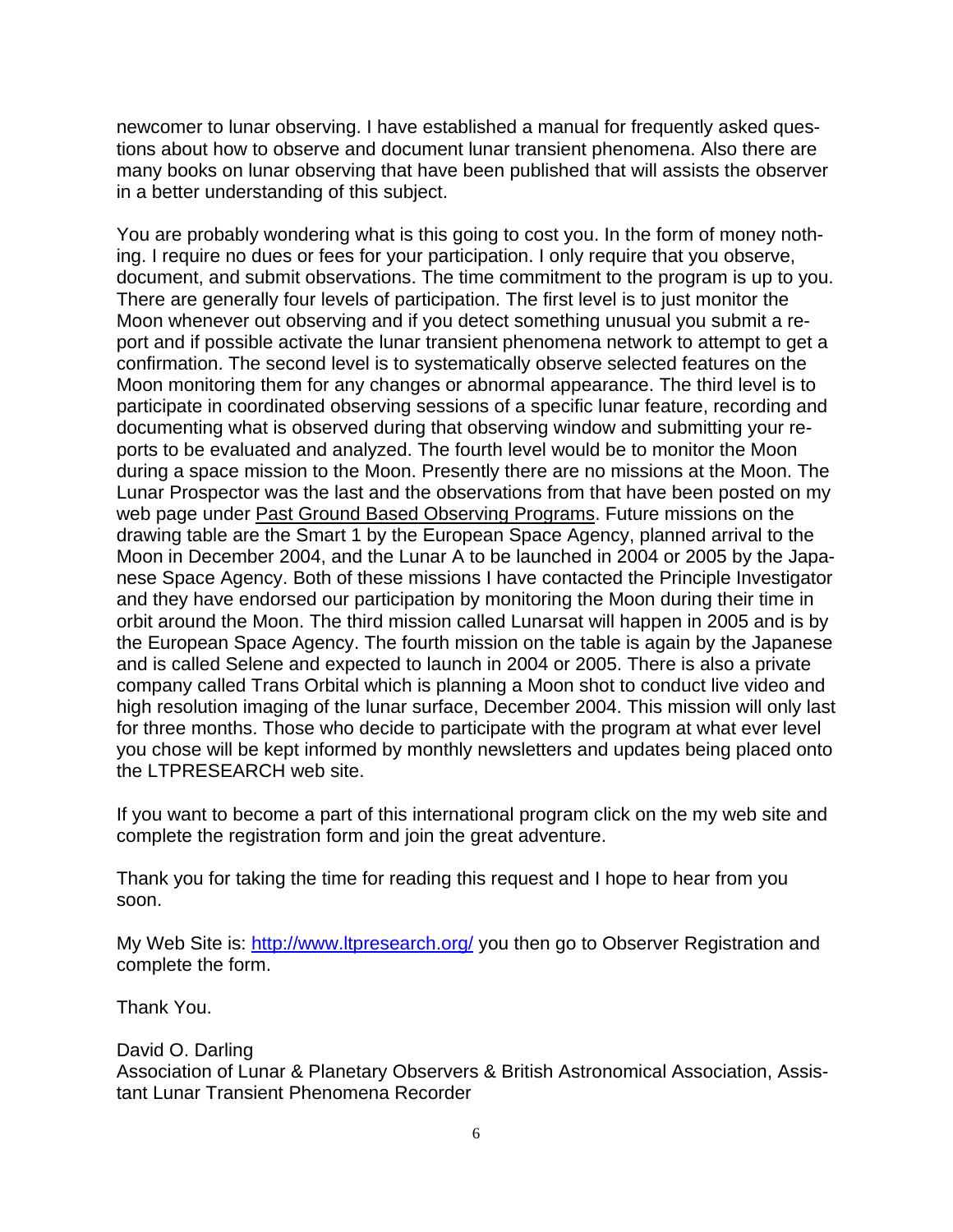## **Library News**

By Scott Laskowski, MAS Librarian

1. Hubble: The Mirror on the Universe by Robin Kerrod-2003. Is that a pun or an excellent and precise explanation of what the Hubble Space Telescope does, imaging far away objects in such detail as has never been done before! The MAS library has several other HST photo books, but this new addition has more recent resplendent images. It contains beautiful images of galaxy interactions, star clusters, planetary nebula and the solar system planets. A description of the image is included on almost every page. If you choose to not use the internet, these are better reproductions than any of the photos you will see in false color.

2. Origin & Fate of the Universe (Collector's Edition) Special Cosmology Issue-2004. This special publication, by Kalmbach Publishing, deals specifically with the most modern advances in the understanding of cosmological theory. Included are articles about such mind bending ideas as inflation (how can the universe expand faster than the speed of light for the increment of a fraction of a second?), Dark matter (most of the universe is undetectable), dark energy (how can the cosmos speed up?), and multiple universes (multiverses).

A substantial portion is just excellent photos. The Local Group of galaxies, the Coma-Virgo cluster, and the deep universe is shown to nearly 13.7 billion years ago. It is interesting to just look at without considering branes, strings in super symmetry dimensions or the entire fate of the universe. Although, if that is where your interest lies by all means read the entire book!

# **New Members**

A warm welcome to the newest members of the Milwaukee Astronomical Society:

Joseph Sturmberg, Menomonee Falls Fred Kurth, New Berlin Jeffery Bass and Family, Milwaukee Elizabeth Beasley and Family, New Berlin Patty Trinko and Family, Pewaukee Robert Scofield, Pewaukee Jennifer Johnson,Waukesha Donald Stane,Elm Grove James Smith and Family, Sussex Elizabeth Heindl, Greendale Thomas Halverson and Family, Delafield Kristopher Pfeiffer, Waukesha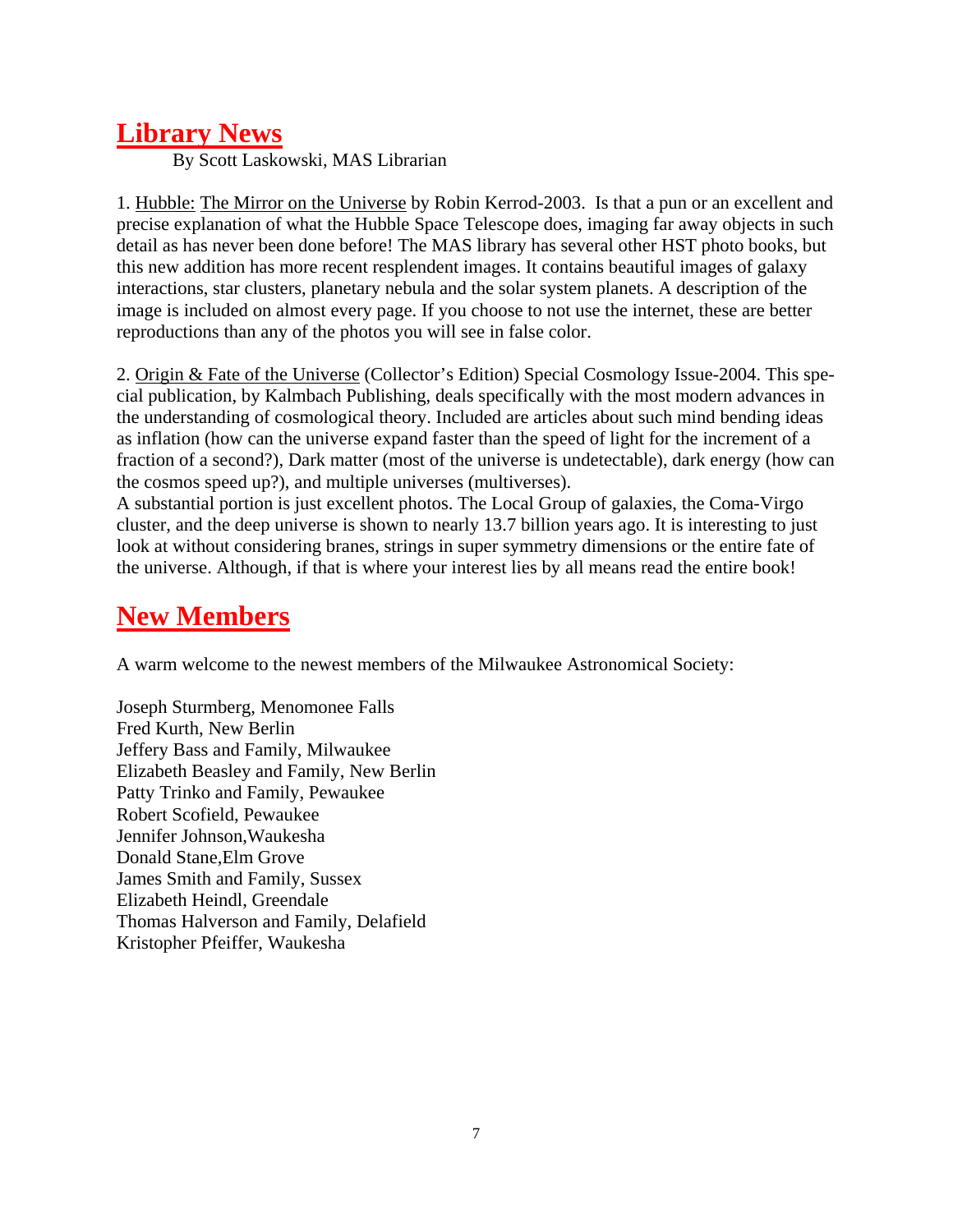

### **Space Weather**

By Patrick Barry and Tony Phillips

Radiation storms, 250 mile-per-second winds, charged particles raining down from magnetic tempests overhead ... it sounds like the extreme weather of some alien world. But this bizarre weather happens right here at Earth.

Scientists call it "space weather." It occurs mostly within the gradual boundary between our atmosphere and interplanetary space, where the blast of particles and radiation streaming from the Sun plows into the protective bubble of Earth's magnetic field. But space weather can also descend to Earth's surface. Because the Earth's magnetic field envelops all of us, vibrations in this springy field caused by space weather reverberate in the room around you and within your body as much as at the edge of space far overhead.

In fact, one way to see these "geomagnetic storms" is to suspend a magnetized needle from a thin thread inside of a bottle. When solar storms buffet Earth's magnetic field, you'll see the needle move and swing. If you live at higher latitudes, you can see a more spectacular effect: the *aurora borealis* and the *aurora australis*. These colorful light shows happen when charged particles trapped in the outer bands of Earth's magnetic field get "shaken loose" and rain down on Earth's atmosphere.

And because a vibrating magnetic field will induce an electric current in a conductor, geomagnetic storms can have a less enjoyable effect: widespread power blackouts. Such a blackout happened in 1989 in Quebec, Canada, during a particularly strong geomagnetic storm. These storms can also induce currents in the metallic bodies of orbiting satellites, knocking the satellite out temporarily, and sometimes permanently.

Partly because of these adverse effects, scientists keep close tabs on the space weather forecast. The best way to do this is to watch the Sun. The NASA/ESA SOHO satellite and NOAA's fleet of GOES satellites keep a constant watch on the Sun's activity. If a "coronal hole"--where high-speed solar wind streams out from the Sun's surface--comes into view, it could mean that a strong gust of solar wind is on its way, along with the geomagnetic storms it will trigger. And an explosive ejection of hot plasma toward the Earth--called a "coronal mass ejection"--could mean danger for astronauts in orbit. The advancing front of ejected matter, moving much faster than the solar wind, will accelerate particles in its path to near the speed of light, spawning a radiation storm that can threaten astronauts' health.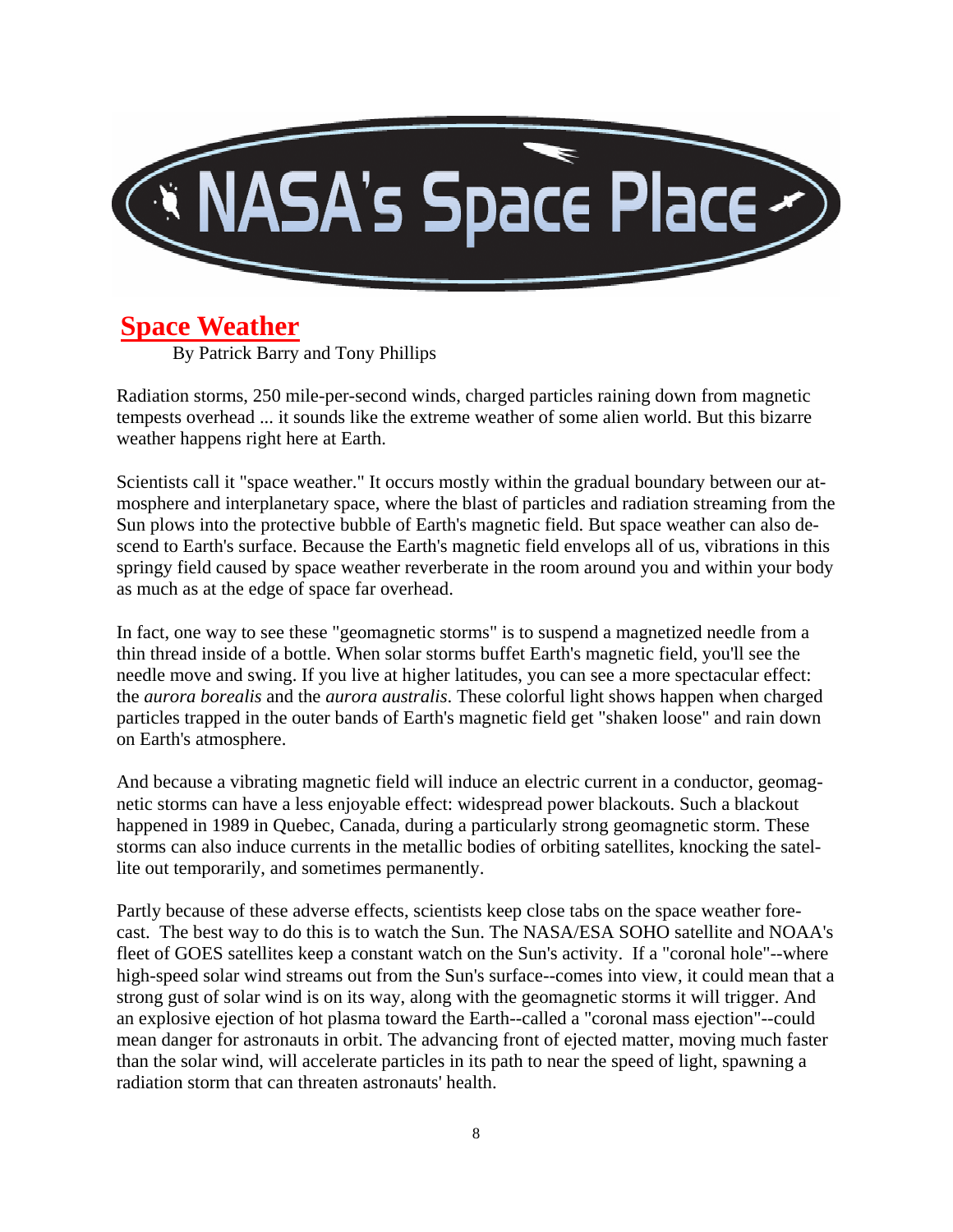Look for coming articles for more about space weather and about NOAA's efforts to forecast these celestial storms. Meanwhile, read today's space weather forecast at: http://www.sec.noaa.gov/.

Kids can learn about the geostationary and orbits of the GOES satellites at: http://spaceplace.nasa.gov/en/kids/goes/goes\_poes\_orbits.shtml.



*This image shows the outer solar atmosphere, or corona, as viewed by the GOES 12 Solar Xray Imager (SXI). It shows the plasma at 4.0 MK (million degrees Kelvin). Bright areas are associated with sunspots seen in white light images and may produce explosive events known as flares. Dark regions are coronal holes where the fastest solar wind originates. Image courtesy of the Space Environment Center/NOAA.* 

## **Prairie Skies Star Party**

#### **The Amateur Astronomy Events and Conventions Association (AAECA) will sponsor the Prairie Skies Star Party at Camp Shaw-Waw-Nas-See, near Kankakee IL, September 9 - 12, 2004.**

A brochure containing details of the event will be available shortly. Individuals interested in attending Prairie Skies, should forward their name, USPS mailing address, and e-mail address to the contact listed below as soon as possible. Distribution of the brochure and registration form will be primarily by attachment in an e-mail. We may however, use your USPS mailing address as a backup, so be sure to include it in your reply. If you prefer to receive the information by USPS mail **ONLY**, please indicate so in your reply. If you would like more immediate information concerning this event, do not hesitate to contact me.

Please contact: John Weber Prairie Skies Star Party prairieskies@ameritech.net 708 481-7970